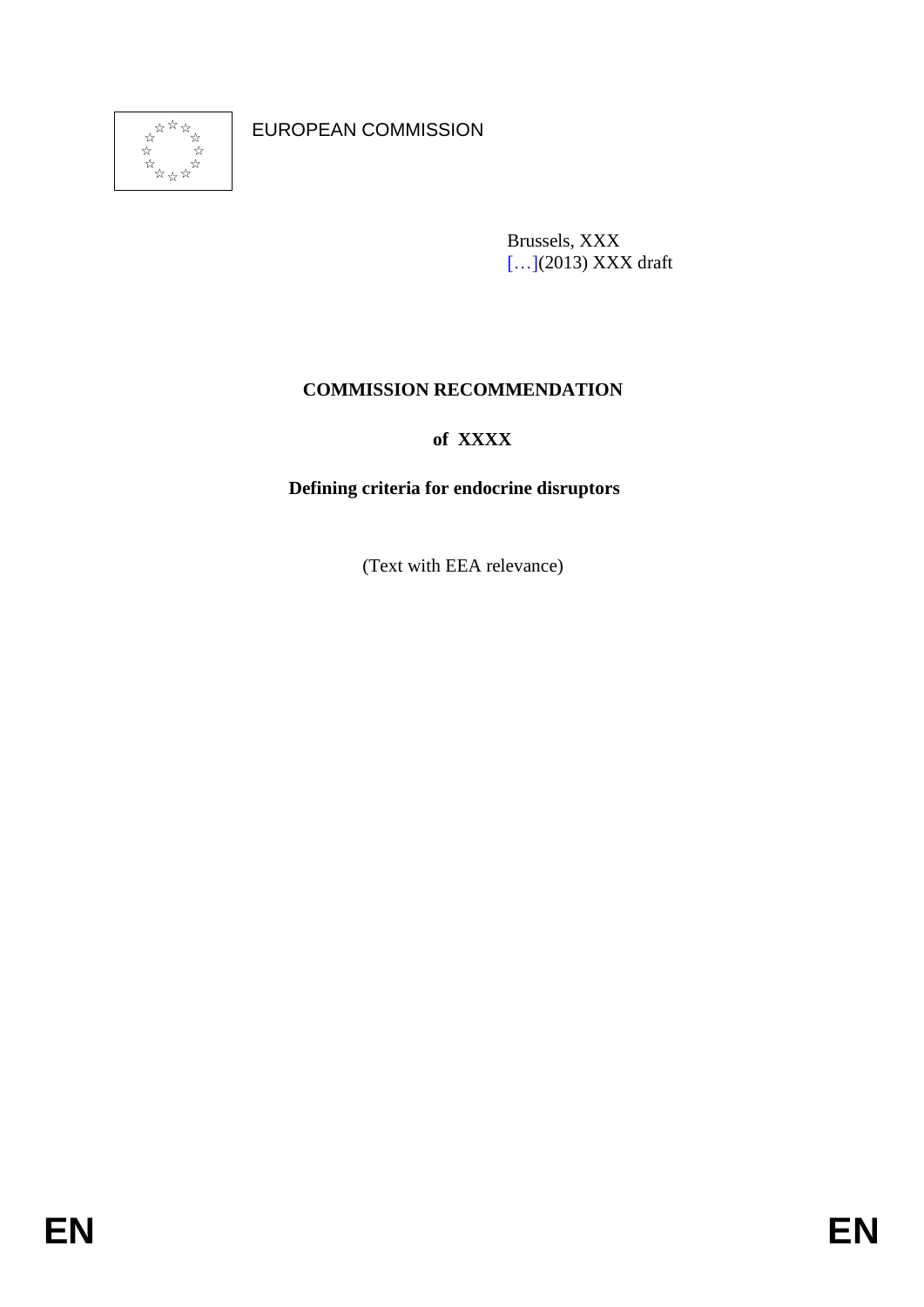## **COMMISSION RECOMMENDATION**

## **of XXX**

#### **on defining criteria for endocrine disruptors**

(Text with EEA relevance)

#### THE EUROPEAN COMMISSION,

Having regard to the Treaty on the Functioning of the European Union, and in particular Article 292 thereof,

Whereas:

- (1) The 1999 Community Strategy for Endocrine Disruptors<sup>1</sup> identifies for the first time in the EU the problem of endocrine disruption, as well as appropriate policy action on the basis of the precautionary principle in order to respond quickly and effectively to the problem of endocrine disruptors, hence alleviating public concern.
- (2) The Commission carried out a review<sup>2</sup> in 2013 of the Community Strategy for Endocrine Disruptors which identified the lack of agreed criteria for the identification of endocrine disruptors as one of the greates obstacles in the implementation of policy measures aiming to protect human health and the environment from exposure to endocrine disruptors. The review concluded that horizontal scientific criteria for the identification of endocrine disruptors applicable across all relevant pieces of legislation are essential to ensure legal coherence and certainty, regulatory consistency and predictability to all players.
- (3) The Plant Protection Product Regulation<sup>3</sup> requires the Commission, by 14 December 2013, to present to the Standing Committee of the Food Chain and Animal Health a draft of the measures concerning specific scientific criteria for the determination of endocrine disrupting properties to be adopted.
- (4) The Biocidal Product Regulation<sup>4</sup> mandates the Commission, by 13 December 2013, to adopt delegated acts specifying scientific criteria for the determination of endocrinedisrupting properties.
- (5) The Water Framework Directive<sup>5</sup> and REACH $^6$  have a need for horizontal criteria for identification of endocrine disruptors for controlling the risks posed by some

<u>.</u>

<sup>1</sup> COM (1999) 706 final of 17.12.1999. *Community Strategy for Endocrine Disrupters - a range of substances suspected of interfering with the hormone systems of humans and wildlife*

<sup>2</sup> SWD(2013) XXX. *Critical Review of the Community Strategy for Endocrine Disruptors*

 $\frac{3}{4}$  Regulation (EU) No 1107/2009

Regulation (EU) No 528/2012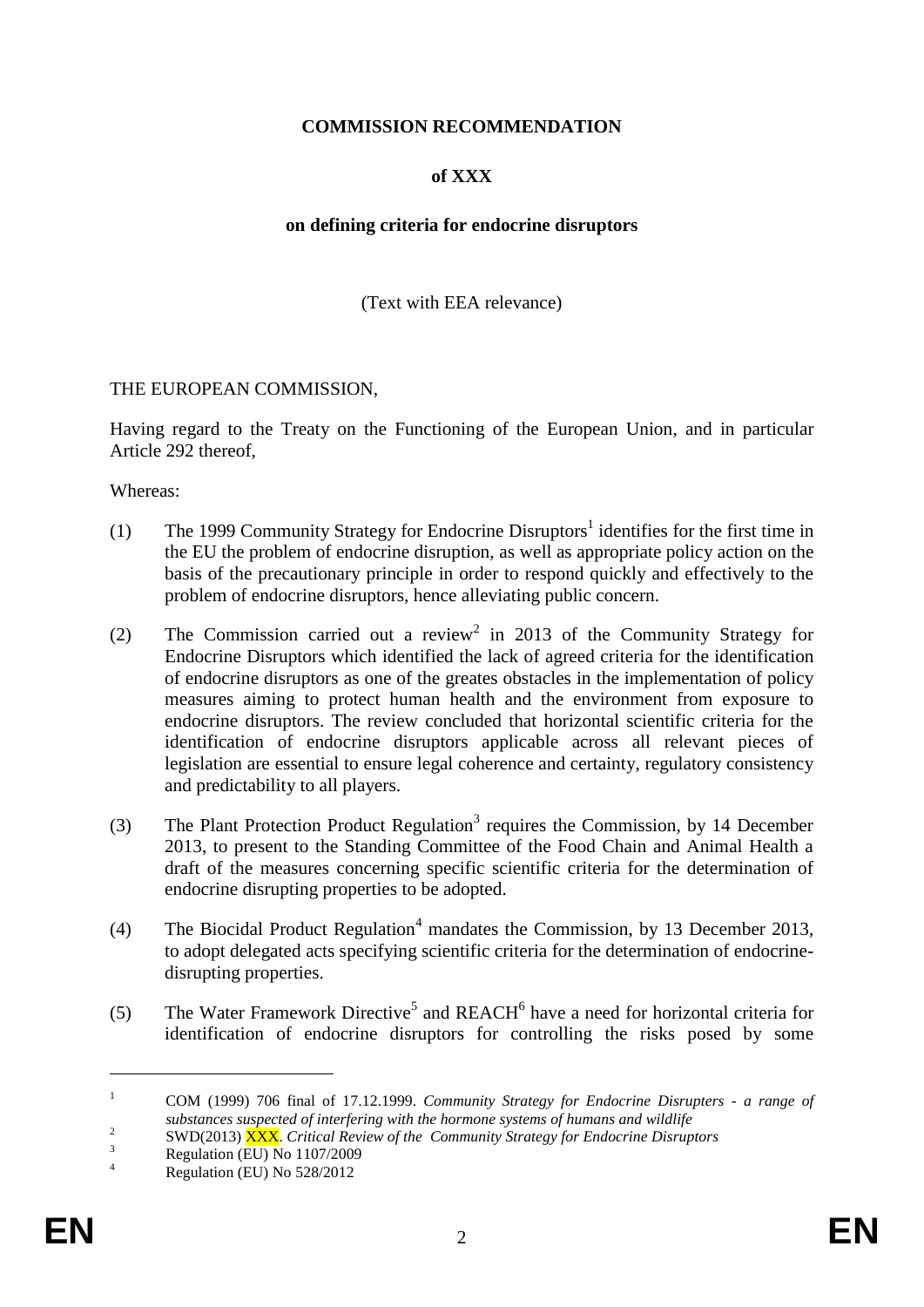substances. This is applicable to any future legislation with provisions on endocrine disruptors.

- (6) The Council of the European Union in its conclusions of 11 June 2012 urges the Commission to *inter alia* ensure the continuation and enhancement of policies to protect human health and the environment by addressing endocrine disruptors.
- (7) The European Parliament in its resolution of 14 March 2013 on the protection of public health from endocrine disruptors<sup>7</sup> called *inter alia* for overarching horizontal criteria for endocrine disruptors based on science and in particular on the World Health Organisation's International Programme on Chemical Safety (WHO/IPCS) definition, with different categories based on weight of evidence.
- (8) The European Parliament considered that the weight of evidence approach implies that no single criterion should be seen on its own as decisive for the identification of an endocrine disruptor. It also considered that a socio-economic assessment should then be carried out in accordance with the relevant legislation when addressing the risks of endocrine disruptors.
- (9) The European Parliament further took the view that the criteria for defining endocrine disruptors should be based on criteria for defining 'adverse effect' and 'endocrine mode of action', being the WHO/IPCS definition the appropriate basis for that purpose. The Parliament considered that both 'adverse effect' and 'endocrine mode of action' must be examined and considered in parallel in a comprehensive assessment. The Parliament considers that observed effects should be assumed to be harmful when there is scientific data indicating so. It stressed that any possible combination effects, such as mixtures or cocktail effects, should be taken into consideration.
- (10) The joint United Nation Environmental Programme (UNEP) and WHO report on the state of the science of endocrine disrupting chemicals -  $2012<sup>8</sup>$  found as one of the future needs *'to develop weight-of-evidence approaches that allow effective consideration of research from all levels – from in vitro mechanistic data to human epidemiological data'*.
- (11) The Scientific Committee of the European Food Safety Authority (EFSA) in its opinion of 20 March 2013 on the scientific criteria for identification of endocrine disruptors and appropriatness of existing test methods<sup>9</sup> concluded that "*an endocrine disruptor is defined by three criteria: i) the presence of an adverse effect in an intact organism or a (sub)population, ii) the presence of an endocrine activity, and iii) a plausible causal relationship between the endocrine activity and the adverse effect.*" No specific criteria for endocrine disrupting effects were identified. The committee further concluded that *"expert judgement is required to assess on a case-by-case basis*

 $\overline{a}$ 

 $\frac{5}{6}$  Directive 2000/60/EC

<sup>6</sup> Regulation (EU) 1907/2006

<sup>7</sup> P7\_TA(2013)0091

<sup>8</sup> WHO/UNEP, 2013 http://www.who.int/ceh/publications/endocrine/en/index.html

<sup>9</sup> EFSA Scientific Committee; Scientific Opinion on the hazard assessment of endocrine disruptors: scientific criteria for identification of endocrine disruptors and appropriateness of existing test methods for assessing effects mediated by these substances on human health and the environment. EFSA Journal 2013; 11(3): 3132.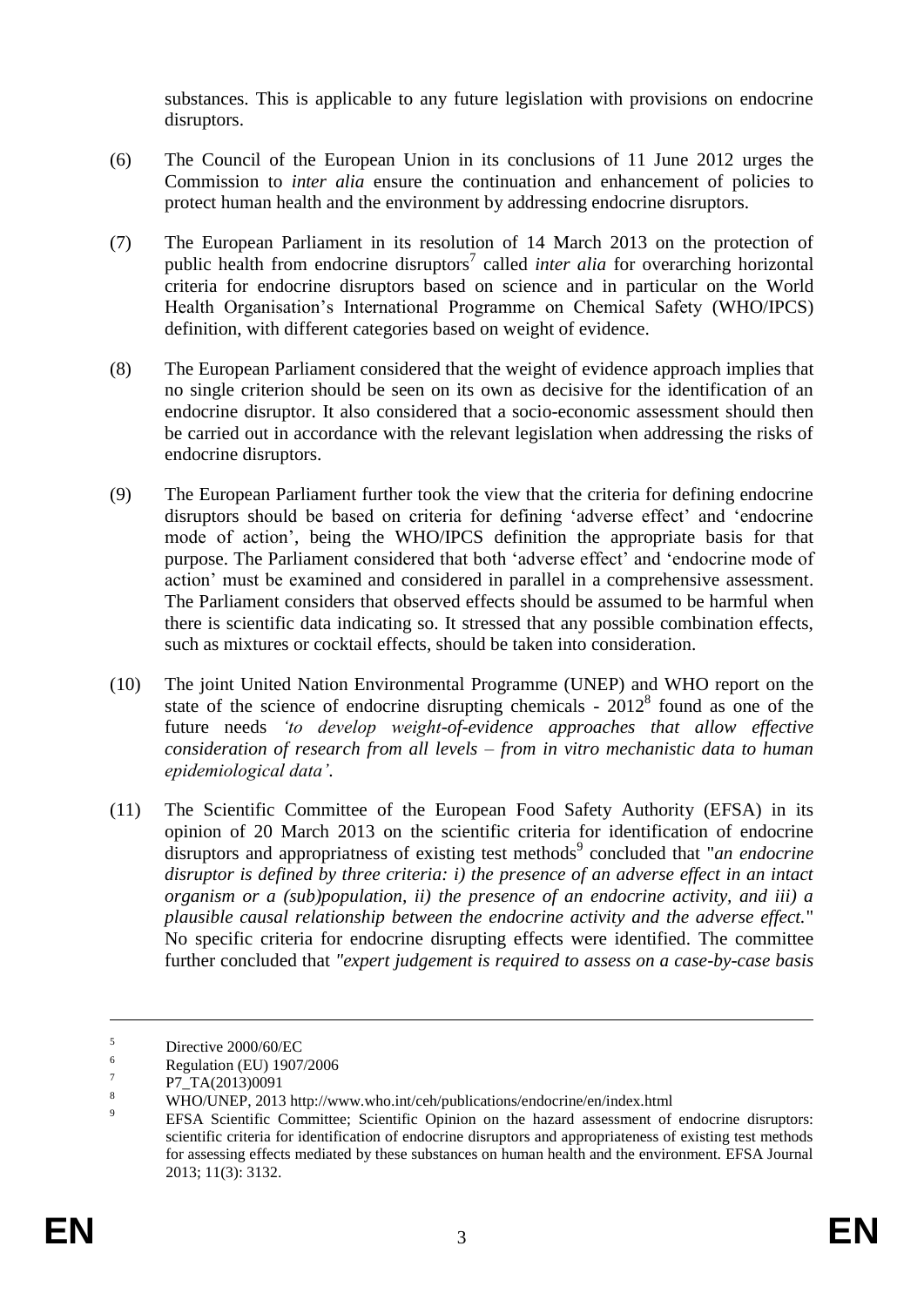*the (eco)toxicological relevance of changes at the molecular to individual and/or (sub)population level following exposure to an endocrine active substance."*

- (12) The report State of the Art Assessment of Endocrine Disruptors<sup>10</sup> commissioned by the Comission in 2009 provides a basis for the development of scientific criteria for the identification of endocrine disruptors.
- (13) The Commission set up in 2010 an Ad-hoc Group on the EU Community Strategy on Endocrine Disruptors comprised of representatives nominated from all relevant stakeholders, in particular from Member State regulatory authorities, European Union Agencies, industry associations and Non-Governmental Organisations to advice the Commission on regulatory matters concerning endocrine disruptors. The Endocrine Disruptors Expert Advisory Group was created in November 2011 as a sub-group of the Ad-hoc group to provide technical advice on the development of criteria for identification of endocrine disruptors.
- (14) The Endocrine Disruptors Expert Advisory Group undertook a 2 and a half year inclusive and comprehansive consultation process on endocrine disruptors, which is summarised in the Commission's Report $11$  of 2013. As reflected in this report, the Endocrine Disruptors Expert Advisory Group agreed the identification of an endocrine disruptor relies on the *"demonstration of an adverse effect for which there convincing evidence of a biologically plausible causal link to an endocrine disrupting mode of action and for which disruption of the endocrine system not a secondary consequence of other non endocrine-mediated systemic toxicity. Relevance of the data to humans should be assumed in the absence of appropriate data demonstrating non-relevance. In relation to wildlife populations, data on all species are generally considered relevant. Relevance is instead applied in the context of identified adverse effects being relevant at population rather than individual level."*
- (15) The definition of endocrine disruptors in this Recommendation is the definition developed by the WHO/IPCS<sup>12</sup>, necesitating the demonstration of an adverse effect caused through the endocrine disrupting mode of action.
- (16) Given the diversity of legislative acts addressing the hazards and risks of chemicals and in order to ensure a consistent, predictable and efficient identification of endocrine disruptors, it is necessary to take a horizontal approach by establishing horizontal criteria, encompassing overarching definitions and additional provisions as to how the criteria may be met, as was recognised in the Council conclusions of March  $2000^{13}$ .
- (17) The approach taken in this Recommendation limits the identification of endocrine disruptors to those endocrine active substances for which there is evidence of an adverse effect, *i.e.* endocrine activity on its own does not trigger identification and categorisation unless an adverse effect is observed.

<u>.</u>

<sup>&</sup>lt;sup>10</sup> Project Contract Number 070307/2009/550687/SER/D3 of Kortenkamp, 2012

http://ihcp.jrc.ec.europa.eu/our\_activities/food-cons-

prod/endocrine\_disrupters/LBNA25919ENN.pdf/view

<sup>&</sup>lt;sup>12</sup> WHO/IPCS 2002, WHO/PCS/EDC/02.2<br><sup>13</sup> http://www.consilium.currenc.cu/undoos/

<sup>13</sup> http://www.consilium.europa.eu/uedocs/cms\_data/docs/pressdata/en/envir/07352.en0.html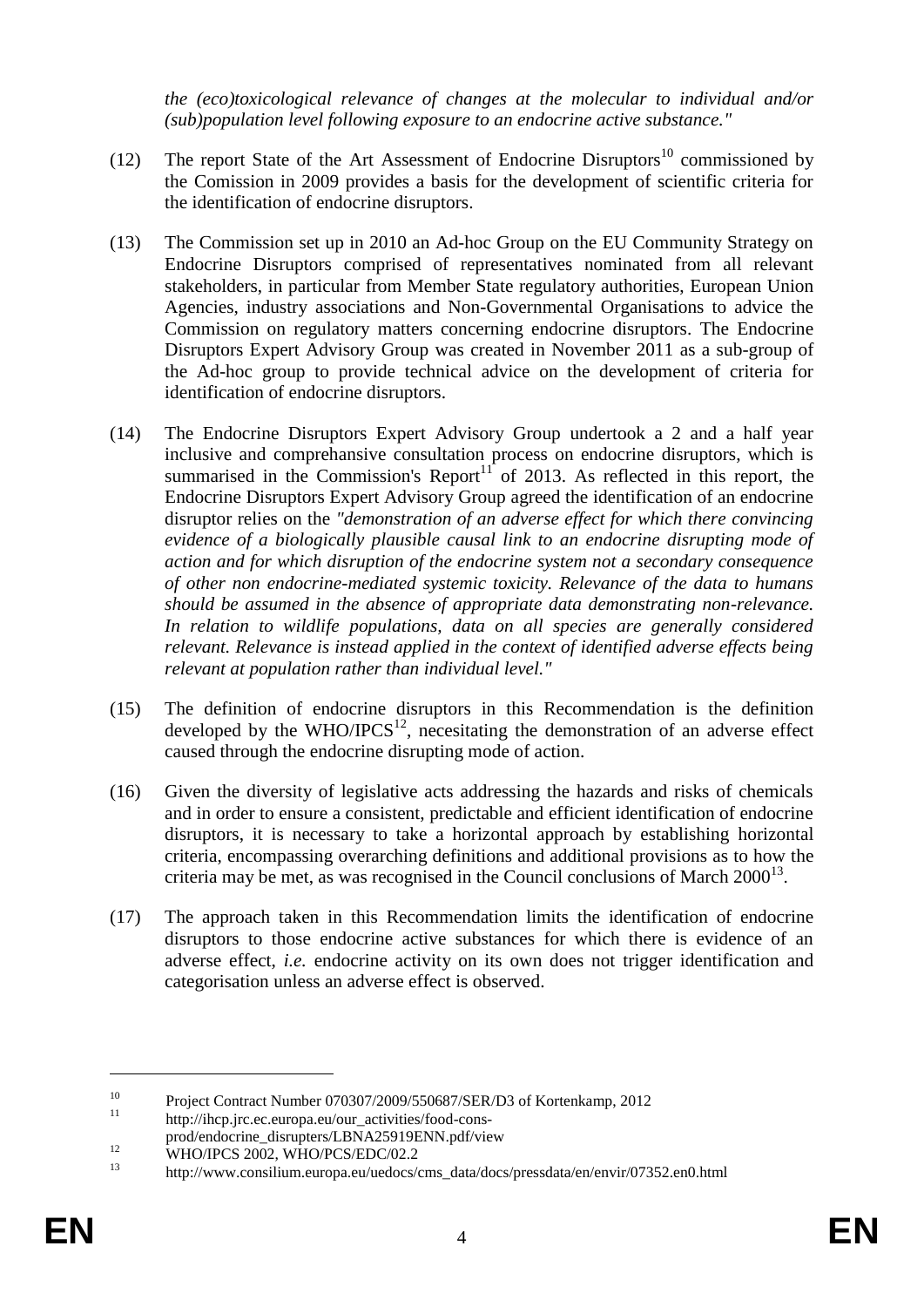- (18) The definition of the term "endocrine disruptor" and the criteria set for identifying them should be based on available scientific knowledge, be broadly applicable and not reflect specificities of sectorial policies or risk management practices.
- (19) The categorisation of endocrine disruptors in this Recommendation should be used as a reference for determining whether a substance should be considered as an "endocrine disruptor" or as a "suspected endocrine disruptor" for legislative and policy purposes in the Union.
- (20) The categorisation of endocrine disruptors in this Recommendation is based upon a weight of evidence approach, which takes its origin from the Commission report on key scientific issues relevant to the identification and characterisation of endocrine disrupting substances, the EFSA opinion on the hazard assessment of endocrine disruptors and the views of the European Parliament expressed in their own initiative report.
- (21) The UN Globally Harmonised System on Classification and Labelling (GHS), transposed into EU legislation by Regulation 1272/2008 of the European Parliament and of the Council<sup>14</sup>, is an overarching horizontal system of criteria and additional provisions as to how the criteria may be met for categories of adverse effects, some of which could be caused by the disruption of the endocrine system. Therefore, the criteria and the conditions under which the criteria may be met as set out in this recommendation uses the approaches and experiences from this system, benefiting from its experience, while it ensures legal certainty and consistency with the GHS and between the various regulatory frameworks that would implement the criteria.
- (22) The categorisation includes the application of expert judgement miroring the GHS that also includes expert judgement to provide protection to the human health and the environment.
- (23) Cross-cutting and horizontally applicable guidance and testing methods as well as knowledge about developmental stages in- and ex-utero senstive to exposure to endocrine disruptors should be developed by the Commission where feasible to facilitate the application of the definition, the criteria and and additional provisions as to how the criteria are met in the various specific legislative frameworks.
- (24) Technological development and scientific progress continue. The definition should therefore be subject to a review by December 2019 to ensure that it corresponds to the needs. In particular, the review should assess whether lessons learned in the application of the criteria necessitate amending them, with the view of clarifying or codifying common practices.
- (25) The definition, the criteria and additional provisions as to how the criteria are met set out in this Recommendation should not prejudge nor reflect the scope of application of any piece of Union legislation or of any provisions potentially establishing additional requirements for those substances, including those relating to risk management.

1

<sup>14</sup> OJ L 353, 31.12.2008, p. 1.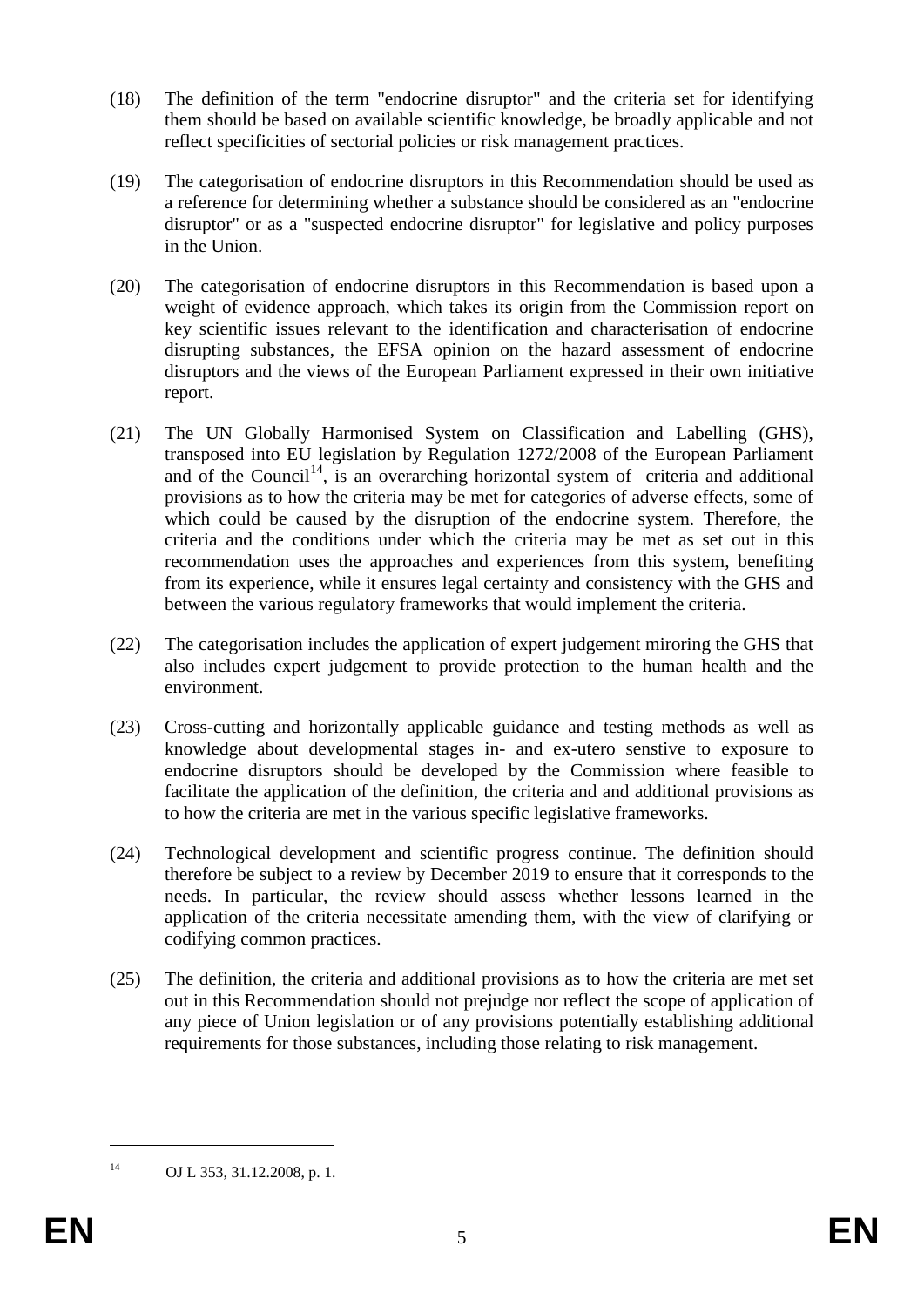## HAS ADOPTED THIS RECOMMENDATION

- 1. This Recommendation concerns the definition of the term 'endocrine disruptor' and the categorisation of the substances falling under such definition as used in Union policies applied within the Community and the European Economic Area.
- 2. Member States, the Union agencies and economic operators are invited to comply with the following definition of the term 'endocrine disruptor' as well as the categories for endocrine disruptors in the adoption and implementation of legislation, policy and research programmes concerning chemicals.
- 3. 'Endocrine disruptor' means an exogenous substance or mixture that alters function(s) of the endocrine system and consequently causes adverse health effects in an intact organism, or its progeny, or (sub)populations.
- 4. For the purpose of categorisation for endocrine disruption, substances which comply with the definition of endocrine disruptor are allocated to one of two categories based on strength of evidence and additional considerations in a weight of evidence approach. Categories for endocrine disruptors are:
	- Category 1: Endocrine disruptors
	- Category 2: Suspected endocrine disruptors
- 5. Criteria for Category 1 Endocrine disruptors

Substances are placed in category 1 when they are known or presumed to have caused endocrine-mediated adverse effects in humans or population-relevant endocrine-mediated adverse effects in animal species living in the environment or when there is evidence from experimental studies (*in vivo)*, possibly supported with other information (e.g*,*(Q)SAR, analogue and category approaches), to provide a strong presumption that the substance has the capacity to cause endocrine-mediated adverse effects in humans or population-relevant endocrine-mediated adverse effects on animal species living in the environment.

Basis of Category 1

The experimental studies shall provide clear evidence of endocrine-mediated adverse effects in the absence of other toxic effects, or if occurring together with other toxic effects, the endocrine-mediated adverse effects should not be a secondary nonspecific consequence of other toxic effects.

Where there is (e.g. mechanistic) information demonstrating that the effects are clearly not relevant for humans and not relevant at population level to animal species living in the environment, then the substance should not be considered an endocrine disruptor.

Substances can be allocated to the category 1 based on:

 Convincing evidence from humans or from animal species living in the environment where it is plausible that the observed adverse effects are endocrinemediated, or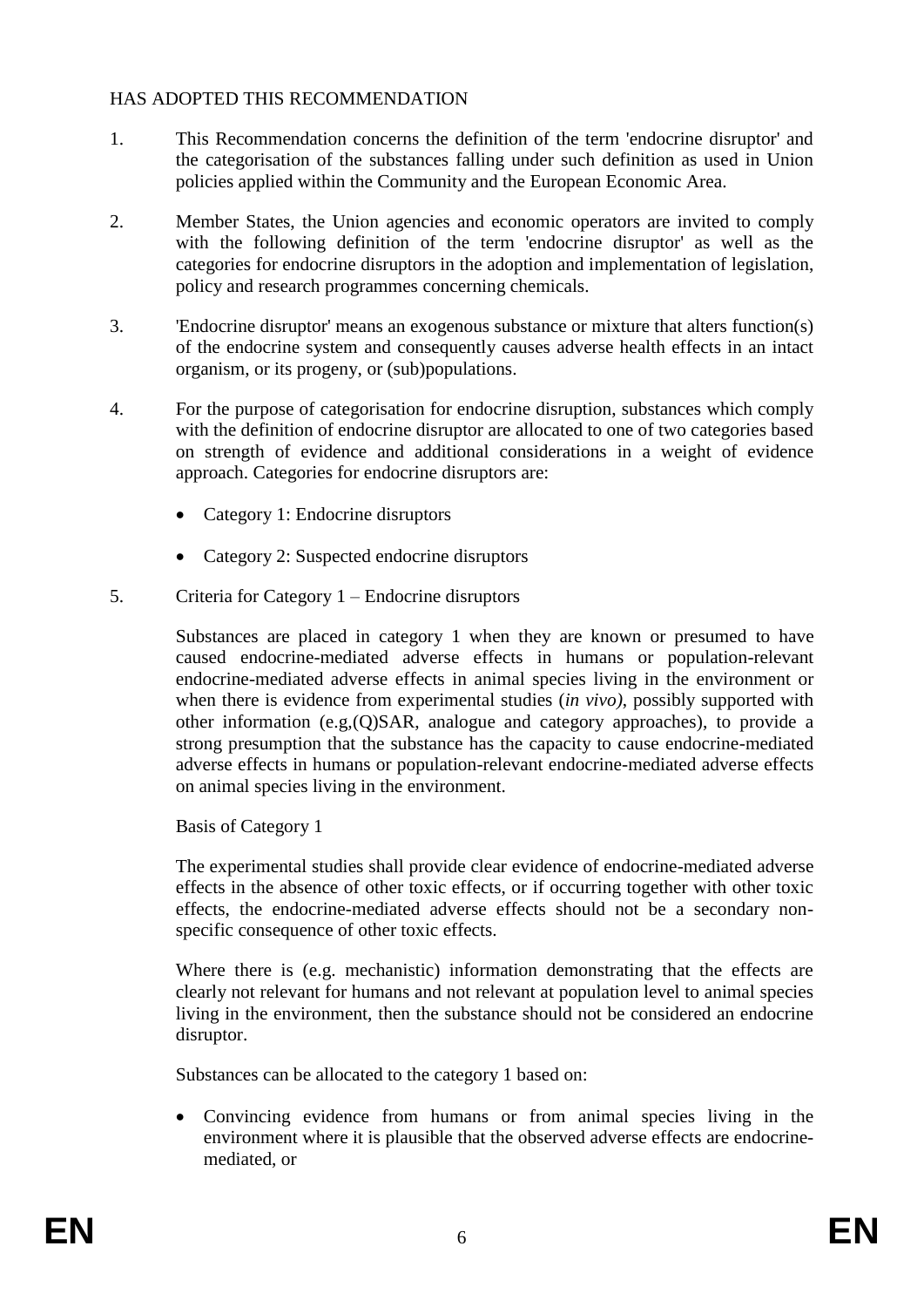- Experimental studies where it is plausible that the observed adverse effects are endocrine-mediated, or
- Experimental studies showing endocrine activity *in vivo* predicted to have (e.g. through (Q)SAR, analogue and category approaches) adverse effects *in vivo*
- 6. Criteria for Category 2 Suspected endocrine disruptors

Substances are placed in category 2 when there is some evidence for endocrinemediated adverse effects from humans, animal species living in the environment or from experimental studies, and where the evidence is not sufficiently strong to place the substance in category 1. If, for example, limitations in the study (or studies) make the quality of evidence less convincing, category 2 could be more appropriate.

Basis of Category 2

Endocrine disrupting effects should be observed in the absence of other toxic effects, or if occurring together with other toxic effects, the endocrine disrupting effects should not be a secondary non-specific consequence of other toxic effects.

Substances can be allocated to this category based on:

- Evidence from humans or from animal species living in the environment where it is suspected that the observed adverse effect is endocrine-mediated, or
- Experimental studies where it is suspected that the observed adverse effects are endocrine-mediated but where, for example, specific weaknesses in study design or execution weaken this conclusion, or
- Experimental studies *in vivo* where it is suspected that the observed adverse effects are endocrine-mediated.
- Experimental studies showing endocrine activity *in vivo* which is suspected to be linked to adverse effects *in vivo* (e.g. through (Q)SAR, analogue or category approaches), or
- Experimental studies *in vivo* showing endocrine activity but for which the link to an adverse effect is uncertain, or
- Experimental studies *in vitro* showing endocrine activity, combined with toxicokinetic *in vivo* data, linked to adverse effects *in vivo* (e.g. through Q(SAR), analogue and category approaches but for which the link is suspected.

#### 7. General considerations by categorisation

Categorisation of a substance for endocrine disruption is made on the basis of evidence from reliable and relevant studies. The evaluations shall be based on all existing data, including peer-reviewed published studies and additional acceptable data.

The allocation to categories follows from a step by step procedure: